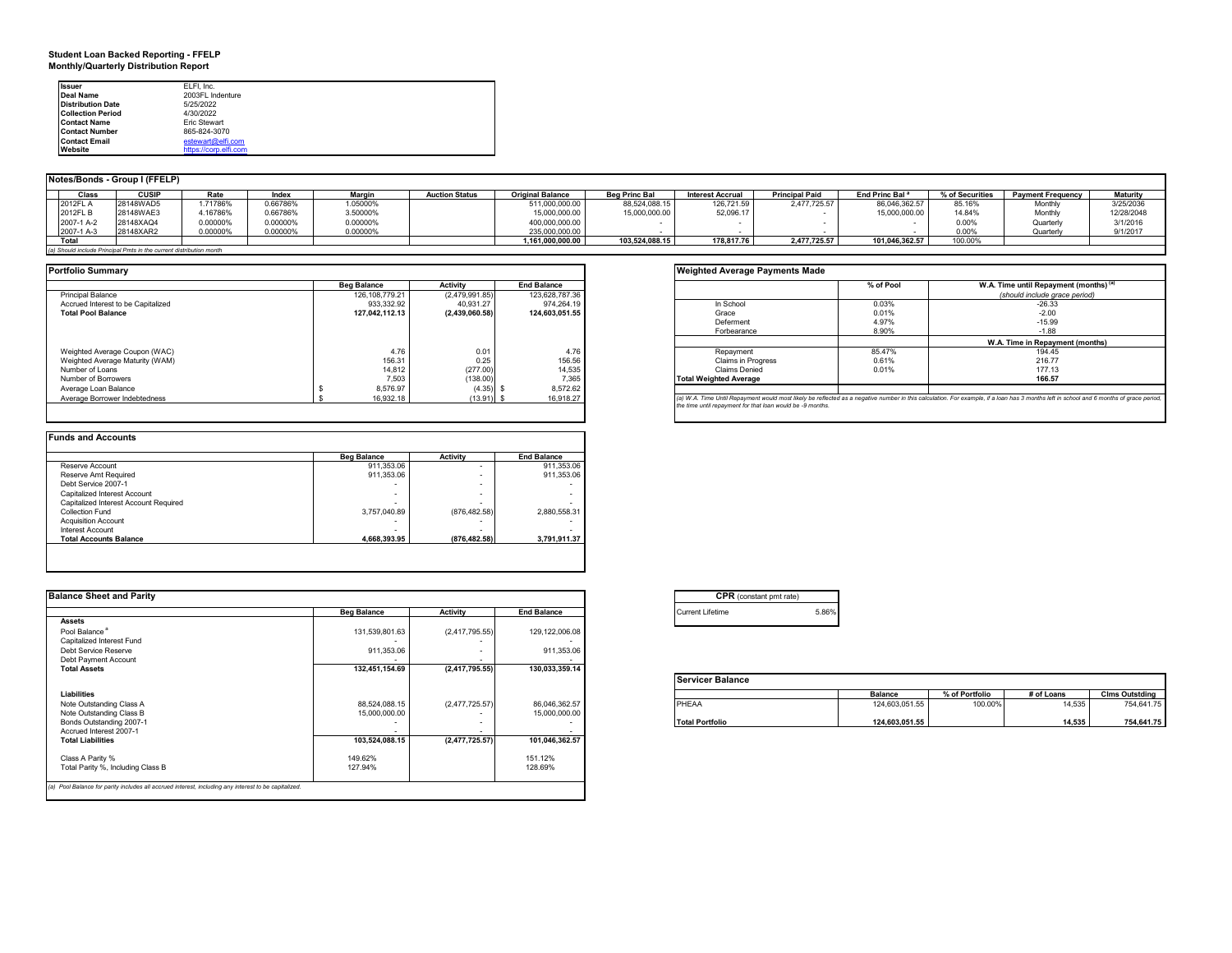### **ELFI, Inc. - 2003FL Indenture**

| % of Balance<br><b>WARM</b><br># of Loans<br>Pool Balance<br><b>WAC</b><br>Ending<br>Ending<br>Beginning<br>Ending<br><b>Beginning</b><br>Ending<br><b>Beginning</b><br><b>Beginning</b><br>Ending<br><b>Beginning</b><br>39,345.70<br>0.03%<br>5.90<br>5.90<br>120.00<br>In School<br>10<br>10<br>39,380.35<br>0.03%<br>120.00<br>6.80<br>120.00<br>120.00<br>14,175.11<br>0.01%<br>0.01%<br>6.80<br>Grace<br>$\overline{2}$<br>14.146.61<br>Repayment<br>12,061<br>11,863<br>100,558,144.76<br>98,499,632.51<br>79.15%<br>79.05%<br>4.60<br>4.62<br>149.96<br>150.06<br>Current<br>2,354,855.82<br>2.12%<br>1.89%<br>152.88<br>144.46<br>341<br>310<br>2,690,396.43<br>5.38<br>4.84<br>31-60 Days Delinquent<br>5.32<br>157.91<br>148<br>192<br>1,442,909.84<br>1,745,832.99<br>1.40%<br>5.52<br>173.59<br>61-90 Days Delinquent<br>1.14%<br>105<br>98<br>5.24<br>217.41<br>194.02<br>1.479.488.82<br>870.978.87<br>1.16%<br>0.70%<br>6.06<br>91-120 Days Delinquent<br>126<br>209.35<br>122<br>0.83%<br>5.21<br>5.54<br>162.23<br>121-180 Days Delinquent<br>1,050,702.11<br>1,464,728.69<br>1.18%<br>99<br>0.77%<br>6.01<br>174.68<br>110<br>982,236.80<br>877.897.03<br>0.70%<br>5.84<br>147.15<br>181-270 Days Delinquent<br>67<br>0.56%<br>174.28<br>148.54<br>271+ Days Delinquent<br>57<br>709,123.92<br>685,950.88<br>0.55%<br>5.68<br>5.36<br>12,948<br>85.73%<br>85.47%<br>4.68<br>4.67<br>151.51<br>151.43<br><b>Total Repayment</b><br>12,751<br>108,913,002.68<br>106,499,876.79<br>189.13<br>1,069<br>8.72%<br>8.90%<br>5.29<br>5.42<br>187.44<br>Forbearance<br>1,013<br>11,073,637.58<br>11,091,835.12<br>689<br>186.94<br>671<br>6,187,015.14<br>4.88%<br>4.97%<br>5.17<br>5.13<br>187.43<br>Deferment<br>6,196,246.17<br>90<br>84<br>789.585.76<br>0.62%<br>0.61%<br>4.74<br>5.61<br>139.58<br>153.78<br>Claims in Progress<br>754,641.75<br>16.147.63<br>16,127.29<br>0.01%<br>0.01%<br>6.00<br>5.99<br>185.68<br>201.09<br><b>Claims Denied</b><br>14,812<br>14.535<br>127,042,112.13<br>124,603,051.55<br>4.76<br>4.76<br>156.31<br>156.56<br><b>Total Portfolio</b><br><b>Pool Balance</b><br>% of Balance<br><b>WAC</b><br><b>WARM</b><br># of Loans<br>Endina<br>Endina<br>Endina<br>Endina<br>Endina<br><b>Beginning</b><br><b>Beginning</b><br><b>Beginning</b><br><b>Beginning</b><br><b>Beginning</b><br>92.49%<br>Current<br>12,061<br>11,863<br>100,558,144.76<br>98,499,632.51<br>92.339<br>4.60<br>4.62<br>149.96<br>150.06<br>341<br>2.47%<br>5.38<br>4.84<br>152.88<br>144.46<br>31-60 Days Delinquent<br>310<br>2.690.396.43<br>2,354,855.82<br>2.21%<br>148<br>192<br>1,745,832.99<br>5.52<br>5.32<br>173.59<br>157.91<br>61-90 Days Delinquent<br>1.442.909.84<br>1.32%<br>1.64%<br>194.02<br>105<br>98<br>1,479,488.82<br>870,978.87<br>1.36%<br>0.82%<br>6.06<br>5.24<br>217.41<br>91-120 Days Delinquent<br>126<br>122<br>0.96%<br>209.35<br>121-180 Days Delinquent<br>1,050,702.11<br>1,464,728.69<br>1.38%<br>5.21<br>5.54<br>162.23<br>99<br>0.90%<br>0.82%<br>6.01<br>147.15<br>174.68<br>181-270 Days Delinquent<br>110<br>982,236.80<br>877,897.03<br>5.84<br>148.54<br>67<br>0.65%<br>0.64%<br>174.28<br>271+ Days Delinquent<br>57<br>709,123.92<br>685,950.88<br>5.68<br>5.36<br>4.67<br><b>Total Portfolio in Repayment</b><br>12.948<br>12.751<br>108.913.002.68<br>106.499.876.79<br>4.68<br>151.51<br>151.43<br>Portfolio by Loan Type<br>Pool Balance<br>% of Balance<br><b>WAC</b><br><b>WARM</b><br># of Loans<br>Ending<br><b>Beginning</b><br>Endina<br><b>Beginning</b><br>Endina<br><b>Beginning</b><br>Endina<br><b>Beginning</b><br>Endina<br><b>Beginning</b><br>4.52<br>143.94<br>4,078<br>3,998<br>39,705,516.25<br>31.87%<br>4.51<br>143.75<br>Subsidized Consolidation Loans<br>40,578,749.02<br>31.94%<br>4,362<br>4.265<br>46.80%<br>46.83%<br>4.75<br>4.76<br>166.10<br>166.69<br>Unsubsidized Consolidation Loans<br>59.457.779.66<br>58.355.136.17<br>3,502<br>3.446<br>10.435.249.88<br>8.21%<br>8.22%<br>4.71<br>4.72<br>133.27<br>133.40<br>Subsidized Stafford Loans<br>10.241.811.24<br>2,732<br>2,691<br>14, 152, 331.94<br>4.96<br>4.96<br>165.30<br>164.90<br>Unsubsidized Stafford Loans<br>13,912,274.44<br>11.14%<br>11.17%<br>169.85<br>Grad PLUS Loans<br>133<br>130<br>2,333,839.42<br>1.86%<br>1.87%<br>8.19<br>8.19<br>173.58<br>2,364,743.36<br>157.98<br>53,258.27<br>54,474.03<br>0.04%<br>0.04%<br>3.28<br>3.28<br>159.03<br>Other Loans<br>14.535<br>4.76<br>4.76<br>156.56<br>14.812<br>127.042.112.13<br>124.603.051.55<br>156.31<br><b>Total Balance</b><br>Portfolio by Program Type<br>% of Principal<br><b>WAC</b><br><b>WARM</b><br># of Loans<br>Pool Balance<br>Endina<br>Ending<br><b>Beginning</b><br>Endina<br><b>Beginning</b><br>Endina<br><b>Beginning</b><br>Beginning<br>Ending<br><b>Beginning</b><br>157.35<br>Graduate / 4-Year Loans<br>80.622.431.68<br>64.67%<br>157.23<br>9,265<br>9,108<br>82, 162, 566.56<br>64.70%<br>4.62<br>4.62<br>1,928<br>1,892<br>4.95<br>147.29<br>148.25<br>9,068,246.99<br>8,900,076.01<br>7.14%<br>4.94<br>2-Year Loans<br>7.14%<br>1,631<br>1.582<br>144.23<br>143.69<br>8,589,365.93<br>6.76%<br>6.70%<br>5.02<br>5.05<br>8,349,315.88<br>Proprietary / Technical / Vocational Loans<br>160.94<br>1,969<br>1,934<br>27,078,625.87<br>26,582,809.09<br>21.31%<br>21.33%<br>5.04<br>5.04<br>160.41<br>Unknown (Consolidation) Loans<br>148,418.89<br>4.58<br>4.59<br>152.40<br>163.94<br>19<br>19<br>143,306.78<br>0.11%<br>0.12%<br>Other<br>14.812<br>14.535<br>127,042,112.13<br>124,603,051.55<br>4.76<br>4.76<br>156.31<br>156.56<br><b>Total Portfolio</b> | Portfolio by Loan Status  |  |  |  |  |  |
|-----------------------------------------------------------------------------------------------------------------------------------------------------------------------------------------------------------------------------------------------------------------------------------------------------------------------------------------------------------------------------------------------------------------------------------------------------------------------------------------------------------------------------------------------------------------------------------------------------------------------------------------------------------------------------------------------------------------------------------------------------------------------------------------------------------------------------------------------------------------------------------------------------------------------------------------------------------------------------------------------------------------------------------------------------------------------------------------------------------------------------------------------------------------------------------------------------------------------------------------------------------------------------------------------------------------------------------------------------------------------------------------------------------------------------------------------------------------------------------------------------------------------------------------------------------------------------------------------------------------------------------------------------------------------------------------------------------------------------------------------------------------------------------------------------------------------------------------------------------------------------------------------------------------------------------------------------------------------------------------------------------------------------------------------------------------------------------------------------------------------------------------------------------------------------------------------------------------------------------------------------------------------------------------------------------------------------------------------------------------------------------------------------------------------------------------------------------------------------------------------------------------------------------------------------------------------------------------------------------------------------------------------------------------------------------------------------------------------------------------------------------------------------------------------------------------------------------------------------------------------------------------------------------------------------------------------------------------------------------------------------------------------------------------------------------------------------------------------------------------------------------------------------------------------------------------------------------------------------------------------------------------------------------------------------------------------------------------------------------------------------------------------------------------------------------------------------------------------------------------------------------------------------------------------------------------------------------------------------------------------------------------------------------------------------------------------------------------------------------------------------------------------------------------------------------------------------------------------------------------------------------------------------------------------------------------------------------------------------------------------------------------------------------------------------------------------------------------------------------------------------------------------------------------------------------------------------------------------------------------------------------------------------------------------------------------------------------------------------------------------------------------------------------------------------------------------------------------------------------------------------------------------------------------------------------------------------------------------------------------------------------------------------------------------------------------------------------------------------------------------------------------------------------------------------------------------------------------------------------------------------------------------------------------------------------------------------------------------------------------------------------------------------------------------------------------------------------------------------------------------------------------------------------------------------------------------------------------------------------------------------------------------------------------------------------------------------------------------------------------------------------------------------------------------------------------------------------------------------------------------------------------------------------------------------------------------------------------------------------------------|---------------------------|--|--|--|--|--|
|                                                                                                                                                                                                                                                                                                                                                                                                                                                                                                                                                                                                                                                                                                                                                                                                                                                                                                                                                                                                                                                                                                                                                                                                                                                                                                                                                                                                                                                                                                                                                                                                                                                                                                                                                                                                                                                                                                                                                                                                                                                                                                                                                                                                                                                                                                                                                                                                                                                                                                                                                                                                                                                                                                                                                                                                                                                                                                                                                                                                                                                                                                                                                                                                                                                                                                                                                                                                                                                                                                                                                                                                                                                                                                                                                                                                                                                                                                                                                                                                                                                                                                                                                                                                                                                                                                                                                                                                                                                                                                                                                                                                                                                                                                                                                                                                                                                                                                                                                                                                                                                                                                                                                                                                                                                                                                                                                                                                                                                                                                                                                                                                                       |                           |  |  |  |  |  |
|                                                                                                                                                                                                                                                                                                                                                                                                                                                                                                                                                                                                                                                                                                                                                                                                                                                                                                                                                                                                                                                                                                                                                                                                                                                                                                                                                                                                                                                                                                                                                                                                                                                                                                                                                                                                                                                                                                                                                                                                                                                                                                                                                                                                                                                                                                                                                                                                                                                                                                                                                                                                                                                                                                                                                                                                                                                                                                                                                                                                                                                                                                                                                                                                                                                                                                                                                                                                                                                                                                                                                                                                                                                                                                                                                                                                                                                                                                                                                                                                                                                                                                                                                                                                                                                                                                                                                                                                                                                                                                                                                                                                                                                                                                                                                                                                                                                                                                                                                                                                                                                                                                                                                                                                                                                                                                                                                                                                                                                                                                                                                                                                                       |                           |  |  |  |  |  |
|                                                                                                                                                                                                                                                                                                                                                                                                                                                                                                                                                                                                                                                                                                                                                                                                                                                                                                                                                                                                                                                                                                                                                                                                                                                                                                                                                                                                                                                                                                                                                                                                                                                                                                                                                                                                                                                                                                                                                                                                                                                                                                                                                                                                                                                                                                                                                                                                                                                                                                                                                                                                                                                                                                                                                                                                                                                                                                                                                                                                                                                                                                                                                                                                                                                                                                                                                                                                                                                                                                                                                                                                                                                                                                                                                                                                                                                                                                                                                                                                                                                                                                                                                                                                                                                                                                                                                                                                                                                                                                                                                                                                                                                                                                                                                                                                                                                                                                                                                                                                                                                                                                                                                                                                                                                                                                                                                                                                                                                                                                                                                                                                                       |                           |  |  |  |  |  |
|                                                                                                                                                                                                                                                                                                                                                                                                                                                                                                                                                                                                                                                                                                                                                                                                                                                                                                                                                                                                                                                                                                                                                                                                                                                                                                                                                                                                                                                                                                                                                                                                                                                                                                                                                                                                                                                                                                                                                                                                                                                                                                                                                                                                                                                                                                                                                                                                                                                                                                                                                                                                                                                                                                                                                                                                                                                                                                                                                                                                                                                                                                                                                                                                                                                                                                                                                                                                                                                                                                                                                                                                                                                                                                                                                                                                                                                                                                                                                                                                                                                                                                                                                                                                                                                                                                                                                                                                                                                                                                                                                                                                                                                                                                                                                                                                                                                                                                                                                                                                                                                                                                                                                                                                                                                                                                                                                                                                                                                                                                                                                                                                                       |                           |  |  |  |  |  |
|                                                                                                                                                                                                                                                                                                                                                                                                                                                                                                                                                                                                                                                                                                                                                                                                                                                                                                                                                                                                                                                                                                                                                                                                                                                                                                                                                                                                                                                                                                                                                                                                                                                                                                                                                                                                                                                                                                                                                                                                                                                                                                                                                                                                                                                                                                                                                                                                                                                                                                                                                                                                                                                                                                                                                                                                                                                                                                                                                                                                                                                                                                                                                                                                                                                                                                                                                                                                                                                                                                                                                                                                                                                                                                                                                                                                                                                                                                                                                                                                                                                                                                                                                                                                                                                                                                                                                                                                                                                                                                                                                                                                                                                                                                                                                                                                                                                                                                                                                                                                                                                                                                                                                                                                                                                                                                                                                                                                                                                                                                                                                                                                                       |                           |  |  |  |  |  |
|                                                                                                                                                                                                                                                                                                                                                                                                                                                                                                                                                                                                                                                                                                                                                                                                                                                                                                                                                                                                                                                                                                                                                                                                                                                                                                                                                                                                                                                                                                                                                                                                                                                                                                                                                                                                                                                                                                                                                                                                                                                                                                                                                                                                                                                                                                                                                                                                                                                                                                                                                                                                                                                                                                                                                                                                                                                                                                                                                                                                                                                                                                                                                                                                                                                                                                                                                                                                                                                                                                                                                                                                                                                                                                                                                                                                                                                                                                                                                                                                                                                                                                                                                                                                                                                                                                                                                                                                                                                                                                                                                                                                                                                                                                                                                                                                                                                                                                                                                                                                                                                                                                                                                                                                                                                                                                                                                                                                                                                                                                                                                                                                                       |                           |  |  |  |  |  |
|                                                                                                                                                                                                                                                                                                                                                                                                                                                                                                                                                                                                                                                                                                                                                                                                                                                                                                                                                                                                                                                                                                                                                                                                                                                                                                                                                                                                                                                                                                                                                                                                                                                                                                                                                                                                                                                                                                                                                                                                                                                                                                                                                                                                                                                                                                                                                                                                                                                                                                                                                                                                                                                                                                                                                                                                                                                                                                                                                                                                                                                                                                                                                                                                                                                                                                                                                                                                                                                                                                                                                                                                                                                                                                                                                                                                                                                                                                                                                                                                                                                                                                                                                                                                                                                                                                                                                                                                                                                                                                                                                                                                                                                                                                                                                                                                                                                                                                                                                                                                                                                                                                                                                                                                                                                                                                                                                                                                                                                                                                                                                                                                                       |                           |  |  |  |  |  |
|                                                                                                                                                                                                                                                                                                                                                                                                                                                                                                                                                                                                                                                                                                                                                                                                                                                                                                                                                                                                                                                                                                                                                                                                                                                                                                                                                                                                                                                                                                                                                                                                                                                                                                                                                                                                                                                                                                                                                                                                                                                                                                                                                                                                                                                                                                                                                                                                                                                                                                                                                                                                                                                                                                                                                                                                                                                                                                                                                                                                                                                                                                                                                                                                                                                                                                                                                                                                                                                                                                                                                                                                                                                                                                                                                                                                                                                                                                                                                                                                                                                                                                                                                                                                                                                                                                                                                                                                                                                                                                                                                                                                                                                                                                                                                                                                                                                                                                                                                                                                                                                                                                                                                                                                                                                                                                                                                                                                                                                                                                                                                                                                                       |                           |  |  |  |  |  |
|                                                                                                                                                                                                                                                                                                                                                                                                                                                                                                                                                                                                                                                                                                                                                                                                                                                                                                                                                                                                                                                                                                                                                                                                                                                                                                                                                                                                                                                                                                                                                                                                                                                                                                                                                                                                                                                                                                                                                                                                                                                                                                                                                                                                                                                                                                                                                                                                                                                                                                                                                                                                                                                                                                                                                                                                                                                                                                                                                                                                                                                                                                                                                                                                                                                                                                                                                                                                                                                                                                                                                                                                                                                                                                                                                                                                                                                                                                                                                                                                                                                                                                                                                                                                                                                                                                                                                                                                                                                                                                                                                                                                                                                                                                                                                                                                                                                                                                                                                                                                                                                                                                                                                                                                                                                                                                                                                                                                                                                                                                                                                                                                                       |                           |  |  |  |  |  |
|                                                                                                                                                                                                                                                                                                                                                                                                                                                                                                                                                                                                                                                                                                                                                                                                                                                                                                                                                                                                                                                                                                                                                                                                                                                                                                                                                                                                                                                                                                                                                                                                                                                                                                                                                                                                                                                                                                                                                                                                                                                                                                                                                                                                                                                                                                                                                                                                                                                                                                                                                                                                                                                                                                                                                                                                                                                                                                                                                                                                                                                                                                                                                                                                                                                                                                                                                                                                                                                                                                                                                                                                                                                                                                                                                                                                                                                                                                                                                                                                                                                                                                                                                                                                                                                                                                                                                                                                                                                                                                                                                                                                                                                                                                                                                                                                                                                                                                                                                                                                                                                                                                                                                                                                                                                                                                                                                                                                                                                                                                                                                                                                                       |                           |  |  |  |  |  |
|                                                                                                                                                                                                                                                                                                                                                                                                                                                                                                                                                                                                                                                                                                                                                                                                                                                                                                                                                                                                                                                                                                                                                                                                                                                                                                                                                                                                                                                                                                                                                                                                                                                                                                                                                                                                                                                                                                                                                                                                                                                                                                                                                                                                                                                                                                                                                                                                                                                                                                                                                                                                                                                                                                                                                                                                                                                                                                                                                                                                                                                                                                                                                                                                                                                                                                                                                                                                                                                                                                                                                                                                                                                                                                                                                                                                                                                                                                                                                                                                                                                                                                                                                                                                                                                                                                                                                                                                                                                                                                                                                                                                                                                                                                                                                                                                                                                                                                                                                                                                                                                                                                                                                                                                                                                                                                                                                                                                                                                                                                                                                                                                                       |                           |  |  |  |  |  |
|                                                                                                                                                                                                                                                                                                                                                                                                                                                                                                                                                                                                                                                                                                                                                                                                                                                                                                                                                                                                                                                                                                                                                                                                                                                                                                                                                                                                                                                                                                                                                                                                                                                                                                                                                                                                                                                                                                                                                                                                                                                                                                                                                                                                                                                                                                                                                                                                                                                                                                                                                                                                                                                                                                                                                                                                                                                                                                                                                                                                                                                                                                                                                                                                                                                                                                                                                                                                                                                                                                                                                                                                                                                                                                                                                                                                                                                                                                                                                                                                                                                                                                                                                                                                                                                                                                                                                                                                                                                                                                                                                                                                                                                                                                                                                                                                                                                                                                                                                                                                                                                                                                                                                                                                                                                                                                                                                                                                                                                                                                                                                                                                                       |                           |  |  |  |  |  |
|                                                                                                                                                                                                                                                                                                                                                                                                                                                                                                                                                                                                                                                                                                                                                                                                                                                                                                                                                                                                                                                                                                                                                                                                                                                                                                                                                                                                                                                                                                                                                                                                                                                                                                                                                                                                                                                                                                                                                                                                                                                                                                                                                                                                                                                                                                                                                                                                                                                                                                                                                                                                                                                                                                                                                                                                                                                                                                                                                                                                                                                                                                                                                                                                                                                                                                                                                                                                                                                                                                                                                                                                                                                                                                                                                                                                                                                                                                                                                                                                                                                                                                                                                                                                                                                                                                                                                                                                                                                                                                                                                                                                                                                                                                                                                                                                                                                                                                                                                                                                                                                                                                                                                                                                                                                                                                                                                                                                                                                                                                                                                                                                                       |                           |  |  |  |  |  |
|                                                                                                                                                                                                                                                                                                                                                                                                                                                                                                                                                                                                                                                                                                                                                                                                                                                                                                                                                                                                                                                                                                                                                                                                                                                                                                                                                                                                                                                                                                                                                                                                                                                                                                                                                                                                                                                                                                                                                                                                                                                                                                                                                                                                                                                                                                                                                                                                                                                                                                                                                                                                                                                                                                                                                                                                                                                                                                                                                                                                                                                                                                                                                                                                                                                                                                                                                                                                                                                                                                                                                                                                                                                                                                                                                                                                                                                                                                                                                                                                                                                                                                                                                                                                                                                                                                                                                                                                                                                                                                                                                                                                                                                                                                                                                                                                                                                                                                                                                                                                                                                                                                                                                                                                                                                                                                                                                                                                                                                                                                                                                                                                                       |                           |  |  |  |  |  |
|                                                                                                                                                                                                                                                                                                                                                                                                                                                                                                                                                                                                                                                                                                                                                                                                                                                                                                                                                                                                                                                                                                                                                                                                                                                                                                                                                                                                                                                                                                                                                                                                                                                                                                                                                                                                                                                                                                                                                                                                                                                                                                                                                                                                                                                                                                                                                                                                                                                                                                                                                                                                                                                                                                                                                                                                                                                                                                                                                                                                                                                                                                                                                                                                                                                                                                                                                                                                                                                                                                                                                                                                                                                                                                                                                                                                                                                                                                                                                                                                                                                                                                                                                                                                                                                                                                                                                                                                                                                                                                                                                                                                                                                                                                                                                                                                                                                                                                                                                                                                                                                                                                                                                                                                                                                                                                                                                                                                                                                                                                                                                                                                                       |                           |  |  |  |  |  |
|                                                                                                                                                                                                                                                                                                                                                                                                                                                                                                                                                                                                                                                                                                                                                                                                                                                                                                                                                                                                                                                                                                                                                                                                                                                                                                                                                                                                                                                                                                                                                                                                                                                                                                                                                                                                                                                                                                                                                                                                                                                                                                                                                                                                                                                                                                                                                                                                                                                                                                                                                                                                                                                                                                                                                                                                                                                                                                                                                                                                                                                                                                                                                                                                                                                                                                                                                                                                                                                                                                                                                                                                                                                                                                                                                                                                                                                                                                                                                                                                                                                                                                                                                                                                                                                                                                                                                                                                                                                                                                                                                                                                                                                                                                                                                                                                                                                                                                                                                                                                                                                                                                                                                                                                                                                                                                                                                                                                                                                                                                                                                                                                                       |                           |  |  |  |  |  |
|                                                                                                                                                                                                                                                                                                                                                                                                                                                                                                                                                                                                                                                                                                                                                                                                                                                                                                                                                                                                                                                                                                                                                                                                                                                                                                                                                                                                                                                                                                                                                                                                                                                                                                                                                                                                                                                                                                                                                                                                                                                                                                                                                                                                                                                                                                                                                                                                                                                                                                                                                                                                                                                                                                                                                                                                                                                                                                                                                                                                                                                                                                                                                                                                                                                                                                                                                                                                                                                                                                                                                                                                                                                                                                                                                                                                                                                                                                                                                                                                                                                                                                                                                                                                                                                                                                                                                                                                                                                                                                                                                                                                                                                                                                                                                                                                                                                                                                                                                                                                                                                                                                                                                                                                                                                                                                                                                                                                                                                                                                                                                                                                                       |                           |  |  |  |  |  |
|                                                                                                                                                                                                                                                                                                                                                                                                                                                                                                                                                                                                                                                                                                                                                                                                                                                                                                                                                                                                                                                                                                                                                                                                                                                                                                                                                                                                                                                                                                                                                                                                                                                                                                                                                                                                                                                                                                                                                                                                                                                                                                                                                                                                                                                                                                                                                                                                                                                                                                                                                                                                                                                                                                                                                                                                                                                                                                                                                                                                                                                                                                                                                                                                                                                                                                                                                                                                                                                                                                                                                                                                                                                                                                                                                                                                                                                                                                                                                                                                                                                                                                                                                                                                                                                                                                                                                                                                                                                                                                                                                                                                                                                                                                                                                                                                                                                                                                                                                                                                                                                                                                                                                                                                                                                                                                                                                                                                                                                                                                                                                                                                                       |                           |  |  |  |  |  |
|                                                                                                                                                                                                                                                                                                                                                                                                                                                                                                                                                                                                                                                                                                                                                                                                                                                                                                                                                                                                                                                                                                                                                                                                                                                                                                                                                                                                                                                                                                                                                                                                                                                                                                                                                                                                                                                                                                                                                                                                                                                                                                                                                                                                                                                                                                                                                                                                                                                                                                                                                                                                                                                                                                                                                                                                                                                                                                                                                                                                                                                                                                                                                                                                                                                                                                                                                                                                                                                                                                                                                                                                                                                                                                                                                                                                                                                                                                                                                                                                                                                                                                                                                                                                                                                                                                                                                                                                                                                                                                                                                                                                                                                                                                                                                                                                                                                                                                                                                                                                                                                                                                                                                                                                                                                                                                                                                                                                                                                                                                                                                                                                                       |                           |  |  |  |  |  |
|                                                                                                                                                                                                                                                                                                                                                                                                                                                                                                                                                                                                                                                                                                                                                                                                                                                                                                                                                                                                                                                                                                                                                                                                                                                                                                                                                                                                                                                                                                                                                                                                                                                                                                                                                                                                                                                                                                                                                                                                                                                                                                                                                                                                                                                                                                                                                                                                                                                                                                                                                                                                                                                                                                                                                                                                                                                                                                                                                                                                                                                                                                                                                                                                                                                                                                                                                                                                                                                                                                                                                                                                                                                                                                                                                                                                                                                                                                                                                                                                                                                                                                                                                                                                                                                                                                                                                                                                                                                                                                                                                                                                                                                                                                                                                                                                                                                                                                                                                                                                                                                                                                                                                                                                                                                                                                                                                                                                                                                                                                                                                                                                                       |                           |  |  |  |  |  |
|                                                                                                                                                                                                                                                                                                                                                                                                                                                                                                                                                                                                                                                                                                                                                                                                                                                                                                                                                                                                                                                                                                                                                                                                                                                                                                                                                                                                                                                                                                                                                                                                                                                                                                                                                                                                                                                                                                                                                                                                                                                                                                                                                                                                                                                                                                                                                                                                                                                                                                                                                                                                                                                                                                                                                                                                                                                                                                                                                                                                                                                                                                                                                                                                                                                                                                                                                                                                                                                                                                                                                                                                                                                                                                                                                                                                                                                                                                                                                                                                                                                                                                                                                                                                                                                                                                                                                                                                                                                                                                                                                                                                                                                                                                                                                                                                                                                                                                                                                                                                                                                                                                                                                                                                                                                                                                                                                                                                                                                                                                                                                                                                                       | <b>Delinquency Status</b> |  |  |  |  |  |
|                                                                                                                                                                                                                                                                                                                                                                                                                                                                                                                                                                                                                                                                                                                                                                                                                                                                                                                                                                                                                                                                                                                                                                                                                                                                                                                                                                                                                                                                                                                                                                                                                                                                                                                                                                                                                                                                                                                                                                                                                                                                                                                                                                                                                                                                                                                                                                                                                                                                                                                                                                                                                                                                                                                                                                                                                                                                                                                                                                                                                                                                                                                                                                                                                                                                                                                                                                                                                                                                                                                                                                                                                                                                                                                                                                                                                                                                                                                                                                                                                                                                                                                                                                                                                                                                                                                                                                                                                                                                                                                                                                                                                                                                                                                                                                                                                                                                                                                                                                                                                                                                                                                                                                                                                                                                                                                                                                                                                                                                                                                                                                                                                       |                           |  |  |  |  |  |
|                                                                                                                                                                                                                                                                                                                                                                                                                                                                                                                                                                                                                                                                                                                                                                                                                                                                                                                                                                                                                                                                                                                                                                                                                                                                                                                                                                                                                                                                                                                                                                                                                                                                                                                                                                                                                                                                                                                                                                                                                                                                                                                                                                                                                                                                                                                                                                                                                                                                                                                                                                                                                                                                                                                                                                                                                                                                                                                                                                                                                                                                                                                                                                                                                                                                                                                                                                                                                                                                                                                                                                                                                                                                                                                                                                                                                                                                                                                                                                                                                                                                                                                                                                                                                                                                                                                                                                                                                                                                                                                                                                                                                                                                                                                                                                                                                                                                                                                                                                                                                                                                                                                                                                                                                                                                                                                                                                                                                                                                                                                                                                                                                       |                           |  |  |  |  |  |
|                                                                                                                                                                                                                                                                                                                                                                                                                                                                                                                                                                                                                                                                                                                                                                                                                                                                                                                                                                                                                                                                                                                                                                                                                                                                                                                                                                                                                                                                                                                                                                                                                                                                                                                                                                                                                                                                                                                                                                                                                                                                                                                                                                                                                                                                                                                                                                                                                                                                                                                                                                                                                                                                                                                                                                                                                                                                                                                                                                                                                                                                                                                                                                                                                                                                                                                                                                                                                                                                                                                                                                                                                                                                                                                                                                                                                                                                                                                                                                                                                                                                                                                                                                                                                                                                                                                                                                                                                                                                                                                                                                                                                                                                                                                                                                                                                                                                                                                                                                                                                                                                                                                                                                                                                                                                                                                                                                                                                                                                                                                                                                                                                       |                           |  |  |  |  |  |
|                                                                                                                                                                                                                                                                                                                                                                                                                                                                                                                                                                                                                                                                                                                                                                                                                                                                                                                                                                                                                                                                                                                                                                                                                                                                                                                                                                                                                                                                                                                                                                                                                                                                                                                                                                                                                                                                                                                                                                                                                                                                                                                                                                                                                                                                                                                                                                                                                                                                                                                                                                                                                                                                                                                                                                                                                                                                                                                                                                                                                                                                                                                                                                                                                                                                                                                                                                                                                                                                                                                                                                                                                                                                                                                                                                                                                                                                                                                                                                                                                                                                                                                                                                                                                                                                                                                                                                                                                                                                                                                                                                                                                                                                                                                                                                                                                                                                                                                                                                                                                                                                                                                                                                                                                                                                                                                                                                                                                                                                                                                                                                                                                       |                           |  |  |  |  |  |
|                                                                                                                                                                                                                                                                                                                                                                                                                                                                                                                                                                                                                                                                                                                                                                                                                                                                                                                                                                                                                                                                                                                                                                                                                                                                                                                                                                                                                                                                                                                                                                                                                                                                                                                                                                                                                                                                                                                                                                                                                                                                                                                                                                                                                                                                                                                                                                                                                                                                                                                                                                                                                                                                                                                                                                                                                                                                                                                                                                                                                                                                                                                                                                                                                                                                                                                                                                                                                                                                                                                                                                                                                                                                                                                                                                                                                                                                                                                                                                                                                                                                                                                                                                                                                                                                                                                                                                                                                                                                                                                                                                                                                                                                                                                                                                                                                                                                                                                                                                                                                                                                                                                                                                                                                                                                                                                                                                                                                                                                                                                                                                                                                       |                           |  |  |  |  |  |
|                                                                                                                                                                                                                                                                                                                                                                                                                                                                                                                                                                                                                                                                                                                                                                                                                                                                                                                                                                                                                                                                                                                                                                                                                                                                                                                                                                                                                                                                                                                                                                                                                                                                                                                                                                                                                                                                                                                                                                                                                                                                                                                                                                                                                                                                                                                                                                                                                                                                                                                                                                                                                                                                                                                                                                                                                                                                                                                                                                                                                                                                                                                                                                                                                                                                                                                                                                                                                                                                                                                                                                                                                                                                                                                                                                                                                                                                                                                                                                                                                                                                                                                                                                                                                                                                                                                                                                                                                                                                                                                                                                                                                                                                                                                                                                                                                                                                                                                                                                                                                                                                                                                                                                                                                                                                                                                                                                                                                                                                                                                                                                                                                       |                           |  |  |  |  |  |
|                                                                                                                                                                                                                                                                                                                                                                                                                                                                                                                                                                                                                                                                                                                                                                                                                                                                                                                                                                                                                                                                                                                                                                                                                                                                                                                                                                                                                                                                                                                                                                                                                                                                                                                                                                                                                                                                                                                                                                                                                                                                                                                                                                                                                                                                                                                                                                                                                                                                                                                                                                                                                                                                                                                                                                                                                                                                                                                                                                                                                                                                                                                                                                                                                                                                                                                                                                                                                                                                                                                                                                                                                                                                                                                                                                                                                                                                                                                                                                                                                                                                                                                                                                                                                                                                                                                                                                                                                                                                                                                                                                                                                                                                                                                                                                                                                                                                                                                                                                                                                                                                                                                                                                                                                                                                                                                                                                                                                                                                                                                                                                                                                       |                           |  |  |  |  |  |
|                                                                                                                                                                                                                                                                                                                                                                                                                                                                                                                                                                                                                                                                                                                                                                                                                                                                                                                                                                                                                                                                                                                                                                                                                                                                                                                                                                                                                                                                                                                                                                                                                                                                                                                                                                                                                                                                                                                                                                                                                                                                                                                                                                                                                                                                                                                                                                                                                                                                                                                                                                                                                                                                                                                                                                                                                                                                                                                                                                                                                                                                                                                                                                                                                                                                                                                                                                                                                                                                                                                                                                                                                                                                                                                                                                                                                                                                                                                                                                                                                                                                                                                                                                                                                                                                                                                                                                                                                                                                                                                                                                                                                                                                                                                                                                                                                                                                                                                                                                                                                                                                                                                                                                                                                                                                                                                                                                                                                                                                                                                                                                                                                       |                           |  |  |  |  |  |
|                                                                                                                                                                                                                                                                                                                                                                                                                                                                                                                                                                                                                                                                                                                                                                                                                                                                                                                                                                                                                                                                                                                                                                                                                                                                                                                                                                                                                                                                                                                                                                                                                                                                                                                                                                                                                                                                                                                                                                                                                                                                                                                                                                                                                                                                                                                                                                                                                                                                                                                                                                                                                                                                                                                                                                                                                                                                                                                                                                                                                                                                                                                                                                                                                                                                                                                                                                                                                                                                                                                                                                                                                                                                                                                                                                                                                                                                                                                                                                                                                                                                                                                                                                                                                                                                                                                                                                                                                                                                                                                                                                                                                                                                                                                                                                                                                                                                                                                                                                                                                                                                                                                                                                                                                                                                                                                                                                                                                                                                                                                                                                                                                       |                           |  |  |  |  |  |
|                                                                                                                                                                                                                                                                                                                                                                                                                                                                                                                                                                                                                                                                                                                                                                                                                                                                                                                                                                                                                                                                                                                                                                                                                                                                                                                                                                                                                                                                                                                                                                                                                                                                                                                                                                                                                                                                                                                                                                                                                                                                                                                                                                                                                                                                                                                                                                                                                                                                                                                                                                                                                                                                                                                                                                                                                                                                                                                                                                                                                                                                                                                                                                                                                                                                                                                                                                                                                                                                                                                                                                                                                                                                                                                                                                                                                                                                                                                                                                                                                                                                                                                                                                                                                                                                                                                                                                                                                                                                                                                                                                                                                                                                                                                                                                                                                                                                                                                                                                                                                                                                                                                                                                                                                                                                                                                                                                                                                                                                                                                                                                                                                       |                           |  |  |  |  |  |
|                                                                                                                                                                                                                                                                                                                                                                                                                                                                                                                                                                                                                                                                                                                                                                                                                                                                                                                                                                                                                                                                                                                                                                                                                                                                                                                                                                                                                                                                                                                                                                                                                                                                                                                                                                                                                                                                                                                                                                                                                                                                                                                                                                                                                                                                                                                                                                                                                                                                                                                                                                                                                                                                                                                                                                                                                                                                                                                                                                                                                                                                                                                                                                                                                                                                                                                                                                                                                                                                                                                                                                                                                                                                                                                                                                                                                                                                                                                                                                                                                                                                                                                                                                                                                                                                                                                                                                                                                                                                                                                                                                                                                                                                                                                                                                                                                                                                                                                                                                                                                                                                                                                                                                                                                                                                                                                                                                                                                                                                                                                                                                                                                       |                           |  |  |  |  |  |
|                                                                                                                                                                                                                                                                                                                                                                                                                                                                                                                                                                                                                                                                                                                                                                                                                                                                                                                                                                                                                                                                                                                                                                                                                                                                                                                                                                                                                                                                                                                                                                                                                                                                                                                                                                                                                                                                                                                                                                                                                                                                                                                                                                                                                                                                                                                                                                                                                                                                                                                                                                                                                                                                                                                                                                                                                                                                                                                                                                                                                                                                                                                                                                                                                                                                                                                                                                                                                                                                                                                                                                                                                                                                                                                                                                                                                                                                                                                                                                                                                                                                                                                                                                                                                                                                                                                                                                                                                                                                                                                                                                                                                                                                                                                                                                                                                                                                                                                                                                                                                                                                                                                                                                                                                                                                                                                                                                                                                                                                                                                                                                                                                       |                           |  |  |  |  |  |
|                                                                                                                                                                                                                                                                                                                                                                                                                                                                                                                                                                                                                                                                                                                                                                                                                                                                                                                                                                                                                                                                                                                                                                                                                                                                                                                                                                                                                                                                                                                                                                                                                                                                                                                                                                                                                                                                                                                                                                                                                                                                                                                                                                                                                                                                                                                                                                                                                                                                                                                                                                                                                                                                                                                                                                                                                                                                                                                                                                                                                                                                                                                                                                                                                                                                                                                                                                                                                                                                                                                                                                                                                                                                                                                                                                                                                                                                                                                                                                                                                                                                                                                                                                                                                                                                                                                                                                                                                                                                                                                                                                                                                                                                                                                                                                                                                                                                                                                                                                                                                                                                                                                                                                                                                                                                                                                                                                                                                                                                                                                                                                                                                       |                           |  |  |  |  |  |
|                                                                                                                                                                                                                                                                                                                                                                                                                                                                                                                                                                                                                                                                                                                                                                                                                                                                                                                                                                                                                                                                                                                                                                                                                                                                                                                                                                                                                                                                                                                                                                                                                                                                                                                                                                                                                                                                                                                                                                                                                                                                                                                                                                                                                                                                                                                                                                                                                                                                                                                                                                                                                                                                                                                                                                                                                                                                                                                                                                                                                                                                                                                                                                                                                                                                                                                                                                                                                                                                                                                                                                                                                                                                                                                                                                                                                                                                                                                                                                                                                                                                                                                                                                                                                                                                                                                                                                                                                                                                                                                                                                                                                                                                                                                                                                                                                                                                                                                                                                                                                                                                                                                                                                                                                                                                                                                                                                                                                                                                                                                                                                                                                       |                           |  |  |  |  |  |
|                                                                                                                                                                                                                                                                                                                                                                                                                                                                                                                                                                                                                                                                                                                                                                                                                                                                                                                                                                                                                                                                                                                                                                                                                                                                                                                                                                                                                                                                                                                                                                                                                                                                                                                                                                                                                                                                                                                                                                                                                                                                                                                                                                                                                                                                                                                                                                                                                                                                                                                                                                                                                                                                                                                                                                                                                                                                                                                                                                                                                                                                                                                                                                                                                                                                                                                                                                                                                                                                                                                                                                                                                                                                                                                                                                                                                                                                                                                                                                                                                                                                                                                                                                                                                                                                                                                                                                                                                                                                                                                                                                                                                                                                                                                                                                                                                                                                                                                                                                                                                                                                                                                                                                                                                                                                                                                                                                                                                                                                                                                                                                                                                       |                           |  |  |  |  |  |
|                                                                                                                                                                                                                                                                                                                                                                                                                                                                                                                                                                                                                                                                                                                                                                                                                                                                                                                                                                                                                                                                                                                                                                                                                                                                                                                                                                                                                                                                                                                                                                                                                                                                                                                                                                                                                                                                                                                                                                                                                                                                                                                                                                                                                                                                                                                                                                                                                                                                                                                                                                                                                                                                                                                                                                                                                                                                                                                                                                                                                                                                                                                                                                                                                                                                                                                                                                                                                                                                                                                                                                                                                                                                                                                                                                                                                                                                                                                                                                                                                                                                                                                                                                                                                                                                                                                                                                                                                                                                                                                                                                                                                                                                                                                                                                                                                                                                                                                                                                                                                                                                                                                                                                                                                                                                                                                                                                                                                                                                                                                                                                                                                       |                           |  |  |  |  |  |
|                                                                                                                                                                                                                                                                                                                                                                                                                                                                                                                                                                                                                                                                                                                                                                                                                                                                                                                                                                                                                                                                                                                                                                                                                                                                                                                                                                                                                                                                                                                                                                                                                                                                                                                                                                                                                                                                                                                                                                                                                                                                                                                                                                                                                                                                                                                                                                                                                                                                                                                                                                                                                                                                                                                                                                                                                                                                                                                                                                                                                                                                                                                                                                                                                                                                                                                                                                                                                                                                                                                                                                                                                                                                                                                                                                                                                                                                                                                                                                                                                                                                                                                                                                                                                                                                                                                                                                                                                                                                                                                                                                                                                                                                                                                                                                                                                                                                                                                                                                                                                                                                                                                                                                                                                                                                                                                                                                                                                                                                                                                                                                                                                       |                           |  |  |  |  |  |
|                                                                                                                                                                                                                                                                                                                                                                                                                                                                                                                                                                                                                                                                                                                                                                                                                                                                                                                                                                                                                                                                                                                                                                                                                                                                                                                                                                                                                                                                                                                                                                                                                                                                                                                                                                                                                                                                                                                                                                                                                                                                                                                                                                                                                                                                                                                                                                                                                                                                                                                                                                                                                                                                                                                                                                                                                                                                                                                                                                                                                                                                                                                                                                                                                                                                                                                                                                                                                                                                                                                                                                                                                                                                                                                                                                                                                                                                                                                                                                                                                                                                                                                                                                                                                                                                                                                                                                                                                                                                                                                                                                                                                                                                                                                                                                                                                                                                                                                                                                                                                                                                                                                                                                                                                                                                                                                                                                                                                                                                                                                                                                                                                       |                           |  |  |  |  |  |
|                                                                                                                                                                                                                                                                                                                                                                                                                                                                                                                                                                                                                                                                                                                                                                                                                                                                                                                                                                                                                                                                                                                                                                                                                                                                                                                                                                                                                                                                                                                                                                                                                                                                                                                                                                                                                                                                                                                                                                                                                                                                                                                                                                                                                                                                                                                                                                                                                                                                                                                                                                                                                                                                                                                                                                                                                                                                                                                                                                                                                                                                                                                                                                                                                                                                                                                                                                                                                                                                                                                                                                                                                                                                                                                                                                                                                                                                                                                                                                                                                                                                                                                                                                                                                                                                                                                                                                                                                                                                                                                                                                                                                                                                                                                                                                                                                                                                                                                                                                                                                                                                                                                                                                                                                                                                                                                                                                                                                                                                                                                                                                                                                       |                           |  |  |  |  |  |
|                                                                                                                                                                                                                                                                                                                                                                                                                                                                                                                                                                                                                                                                                                                                                                                                                                                                                                                                                                                                                                                                                                                                                                                                                                                                                                                                                                                                                                                                                                                                                                                                                                                                                                                                                                                                                                                                                                                                                                                                                                                                                                                                                                                                                                                                                                                                                                                                                                                                                                                                                                                                                                                                                                                                                                                                                                                                                                                                                                                                                                                                                                                                                                                                                                                                                                                                                                                                                                                                                                                                                                                                                                                                                                                                                                                                                                                                                                                                                                                                                                                                                                                                                                                                                                                                                                                                                                                                                                                                                                                                                                                                                                                                                                                                                                                                                                                                                                                                                                                                                                                                                                                                                                                                                                                                                                                                                                                                                                                                                                                                                                                                                       |                           |  |  |  |  |  |
|                                                                                                                                                                                                                                                                                                                                                                                                                                                                                                                                                                                                                                                                                                                                                                                                                                                                                                                                                                                                                                                                                                                                                                                                                                                                                                                                                                                                                                                                                                                                                                                                                                                                                                                                                                                                                                                                                                                                                                                                                                                                                                                                                                                                                                                                                                                                                                                                                                                                                                                                                                                                                                                                                                                                                                                                                                                                                                                                                                                                                                                                                                                                                                                                                                                                                                                                                                                                                                                                                                                                                                                                                                                                                                                                                                                                                                                                                                                                                                                                                                                                                                                                                                                                                                                                                                                                                                                                                                                                                                                                                                                                                                                                                                                                                                                                                                                                                                                                                                                                                                                                                                                                                                                                                                                                                                                                                                                                                                                                                                                                                                                                                       |                           |  |  |  |  |  |
|                                                                                                                                                                                                                                                                                                                                                                                                                                                                                                                                                                                                                                                                                                                                                                                                                                                                                                                                                                                                                                                                                                                                                                                                                                                                                                                                                                                                                                                                                                                                                                                                                                                                                                                                                                                                                                                                                                                                                                                                                                                                                                                                                                                                                                                                                                                                                                                                                                                                                                                                                                                                                                                                                                                                                                                                                                                                                                                                                                                                                                                                                                                                                                                                                                                                                                                                                                                                                                                                                                                                                                                                                                                                                                                                                                                                                                                                                                                                                                                                                                                                                                                                                                                                                                                                                                                                                                                                                                                                                                                                                                                                                                                                                                                                                                                                                                                                                                                                                                                                                                                                                                                                                                                                                                                                                                                                                                                                                                                                                                                                                                                                                       |                           |  |  |  |  |  |
|                                                                                                                                                                                                                                                                                                                                                                                                                                                                                                                                                                                                                                                                                                                                                                                                                                                                                                                                                                                                                                                                                                                                                                                                                                                                                                                                                                                                                                                                                                                                                                                                                                                                                                                                                                                                                                                                                                                                                                                                                                                                                                                                                                                                                                                                                                                                                                                                                                                                                                                                                                                                                                                                                                                                                                                                                                                                                                                                                                                                                                                                                                                                                                                                                                                                                                                                                                                                                                                                                                                                                                                                                                                                                                                                                                                                                                                                                                                                                                                                                                                                                                                                                                                                                                                                                                                                                                                                                                                                                                                                                                                                                                                                                                                                                                                                                                                                                                                                                                                                                                                                                                                                                                                                                                                                                                                                                                                                                                                                                                                                                                                                                       |                           |  |  |  |  |  |
|                                                                                                                                                                                                                                                                                                                                                                                                                                                                                                                                                                                                                                                                                                                                                                                                                                                                                                                                                                                                                                                                                                                                                                                                                                                                                                                                                                                                                                                                                                                                                                                                                                                                                                                                                                                                                                                                                                                                                                                                                                                                                                                                                                                                                                                                                                                                                                                                                                                                                                                                                                                                                                                                                                                                                                                                                                                                                                                                                                                                                                                                                                                                                                                                                                                                                                                                                                                                                                                                                                                                                                                                                                                                                                                                                                                                                                                                                                                                                                                                                                                                                                                                                                                                                                                                                                                                                                                                                                                                                                                                                                                                                                                                                                                                                                                                                                                                                                                                                                                                                                                                                                                                                                                                                                                                                                                                                                                                                                                                                                                                                                                                                       |                           |  |  |  |  |  |
|                                                                                                                                                                                                                                                                                                                                                                                                                                                                                                                                                                                                                                                                                                                                                                                                                                                                                                                                                                                                                                                                                                                                                                                                                                                                                                                                                                                                                                                                                                                                                                                                                                                                                                                                                                                                                                                                                                                                                                                                                                                                                                                                                                                                                                                                                                                                                                                                                                                                                                                                                                                                                                                                                                                                                                                                                                                                                                                                                                                                                                                                                                                                                                                                                                                                                                                                                                                                                                                                                                                                                                                                                                                                                                                                                                                                                                                                                                                                                                                                                                                                                                                                                                                                                                                                                                                                                                                                                                                                                                                                                                                                                                                                                                                                                                                                                                                                                                                                                                                                                                                                                                                                                                                                                                                                                                                                                                                                                                                                                                                                                                                                                       |                           |  |  |  |  |  |
|                                                                                                                                                                                                                                                                                                                                                                                                                                                                                                                                                                                                                                                                                                                                                                                                                                                                                                                                                                                                                                                                                                                                                                                                                                                                                                                                                                                                                                                                                                                                                                                                                                                                                                                                                                                                                                                                                                                                                                                                                                                                                                                                                                                                                                                                                                                                                                                                                                                                                                                                                                                                                                                                                                                                                                                                                                                                                                                                                                                                                                                                                                                                                                                                                                                                                                                                                                                                                                                                                                                                                                                                                                                                                                                                                                                                                                                                                                                                                                                                                                                                                                                                                                                                                                                                                                                                                                                                                                                                                                                                                                                                                                                                                                                                                                                                                                                                                                                                                                                                                                                                                                                                                                                                                                                                                                                                                                                                                                                                                                                                                                                                                       |                           |  |  |  |  |  |
|                                                                                                                                                                                                                                                                                                                                                                                                                                                                                                                                                                                                                                                                                                                                                                                                                                                                                                                                                                                                                                                                                                                                                                                                                                                                                                                                                                                                                                                                                                                                                                                                                                                                                                                                                                                                                                                                                                                                                                                                                                                                                                                                                                                                                                                                                                                                                                                                                                                                                                                                                                                                                                                                                                                                                                                                                                                                                                                                                                                                                                                                                                                                                                                                                                                                                                                                                                                                                                                                                                                                                                                                                                                                                                                                                                                                                                                                                                                                                                                                                                                                                                                                                                                                                                                                                                                                                                                                                                                                                                                                                                                                                                                                                                                                                                                                                                                                                                                                                                                                                                                                                                                                                                                                                                                                                                                                                                                                                                                                                                                                                                                                                       |                           |  |  |  |  |  |
|                                                                                                                                                                                                                                                                                                                                                                                                                                                                                                                                                                                                                                                                                                                                                                                                                                                                                                                                                                                                                                                                                                                                                                                                                                                                                                                                                                                                                                                                                                                                                                                                                                                                                                                                                                                                                                                                                                                                                                                                                                                                                                                                                                                                                                                                                                                                                                                                                                                                                                                                                                                                                                                                                                                                                                                                                                                                                                                                                                                                                                                                                                                                                                                                                                                                                                                                                                                                                                                                                                                                                                                                                                                                                                                                                                                                                                                                                                                                                                                                                                                                                                                                                                                                                                                                                                                                                                                                                                                                                                                                                                                                                                                                                                                                                                                                                                                                                                                                                                                                                                                                                                                                                                                                                                                                                                                                                                                                                                                                                                                                                                                                                       |                           |  |  |  |  |  |
|                                                                                                                                                                                                                                                                                                                                                                                                                                                                                                                                                                                                                                                                                                                                                                                                                                                                                                                                                                                                                                                                                                                                                                                                                                                                                                                                                                                                                                                                                                                                                                                                                                                                                                                                                                                                                                                                                                                                                                                                                                                                                                                                                                                                                                                                                                                                                                                                                                                                                                                                                                                                                                                                                                                                                                                                                                                                                                                                                                                                                                                                                                                                                                                                                                                                                                                                                                                                                                                                                                                                                                                                                                                                                                                                                                                                                                                                                                                                                                                                                                                                                                                                                                                                                                                                                                                                                                                                                                                                                                                                                                                                                                                                                                                                                                                                                                                                                                                                                                                                                                                                                                                                                                                                                                                                                                                                                                                                                                                                                                                                                                                                                       |                           |  |  |  |  |  |
|                                                                                                                                                                                                                                                                                                                                                                                                                                                                                                                                                                                                                                                                                                                                                                                                                                                                                                                                                                                                                                                                                                                                                                                                                                                                                                                                                                                                                                                                                                                                                                                                                                                                                                                                                                                                                                                                                                                                                                                                                                                                                                                                                                                                                                                                                                                                                                                                                                                                                                                                                                                                                                                                                                                                                                                                                                                                                                                                                                                                                                                                                                                                                                                                                                                                                                                                                                                                                                                                                                                                                                                                                                                                                                                                                                                                                                                                                                                                                                                                                                                                                                                                                                                                                                                                                                                                                                                                                                                                                                                                                                                                                                                                                                                                                                                                                                                                                                                                                                                                                                                                                                                                                                                                                                                                                                                                                                                                                                                                                                                                                                                                                       |                           |  |  |  |  |  |

| <b>SAP Indices</b>        |            |        |                     |                |                  |        |        |
|---------------------------|------------|--------|---------------------|----------------|------------------|--------|--------|
|                           | # of Loans |        | <b>Pool Balance</b> |                | % of Total       |        | Margin |
|                           | Beainnina  | Endina | <b>Beainning</b>    | Endina         | <b>Beainning</b> | Endina |        |
| T-Bill Loans              | 532        | 527    | 2.900.476.88        | 2,837,372.67   | 2.28%            | 2.28%  | 3.0471 |
| 1ML Loans                 | 14,280     | 14,008 | 124, 141, 635. 25   | 121,765,678.88 | 97.72%           | 97.72% | 2.5700 |
| Other Margin Loans        |            |        |                     |                | 0.00%            | 0.00%  |        |
| <b>Total Pool Balance</b> | 14.812     | 14.535 | 127.042.112.13      | 124.603.051.55 |                  |        | 2.5809 |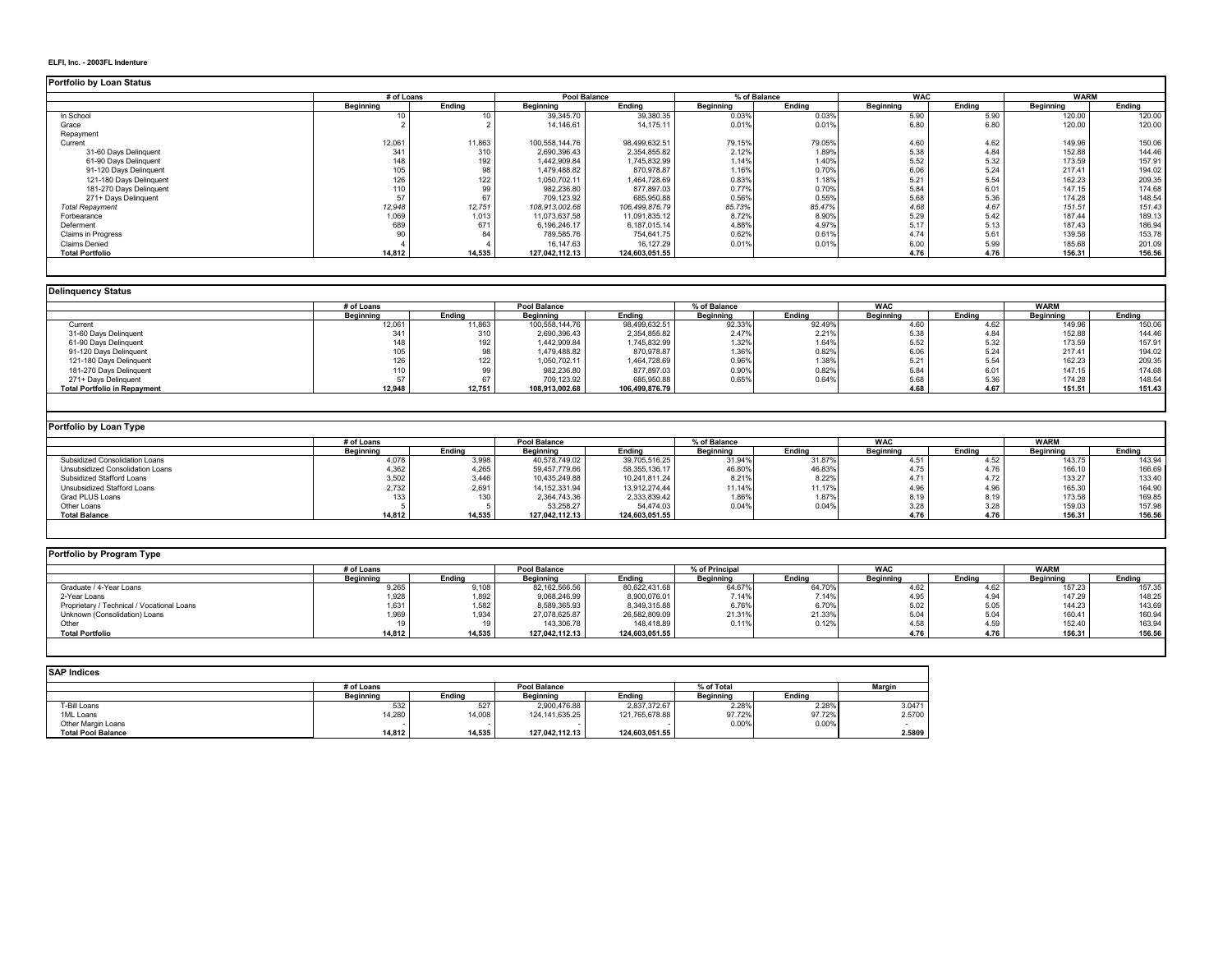# **Student Loan Backed Reporting - FFELP Monitoring Waterfall and Collections**

**Waterfall Activity**

**Collection Period** 4/30/2022 **Distribution Date** 5/25/2022

| Collection Account Activity <sup>a</sup>                                                                                      |                          | <b>Fees Due for Current Period</b>                       | 4/30/2022      |
|-------------------------------------------------------------------------------------------------------------------------------|--------------------------|----------------------------------------------------------|----------------|
|                                                                                                                               |                          | Indenture Trustee Fees                                   |                |
| Collection Amount Received                                                                                                    | 2,443,056.57<br>\$       | Servicing Fees                                           | 26.710.20      |
| Recoveries                                                                                                                    |                          | <b>Administration Fees</b>                               | 20.604.80      |
| Reserve Account                                                                                                               |                          | <b>Consolidation Rebate Fees</b>                         | 88.476.05      |
| Excess of Required Reserve Account                                                                                            | $\overline{\phantom{a}}$ | Other Fees                                               |                |
| Interest on Investment Earnings                                                                                               | 979.43                   | <b>Total Fees</b>                                        | 135.791.05     |
| Capitalized Interest Fund (after a stepdown or release date)<br>Temporary Cost of Issuance Remaining                          |                          |                                                          |                |
| Payments from Guarantor                                                                                                       | 436.522.31               |                                                          |                |
| Proceeds from Tender                                                                                                          |                          |                                                          |                |
| Paid to Guarantor                                                                                                             | $\overline{\phantom{a}}$ |                                                          |                |
| Purchased by Servicers/Sellers                                                                                                |                          | <b>Cumulative Default Rate</b>                           | 4/30/2022      |
| Prior Month's Allocations or Adjustments                                                                                      |                          |                                                          |                |
| Investment Income                                                                                                             |                          | Current Period's Defaults (\$)                           | 434.254.89     |
| All Fees                                                                                                                      |                          | Cumulative Defaults (\$)                                 | 324,603,154.29 |
| Other Amounts Received in Collection                                                                                          |                          | Cumulative Default (% of original pool balance)          | N              |
|                                                                                                                               |                          | Cumulative Default (% of Repayment ending balances)      | 260.62%        |
| <b>Total Available Funds</b>                                                                                                  | 2.880.558.31<br>\$.      |                                                          |                |
|                                                                                                                               |                          | Current period payments (recoveries) from Guarantor (\$) | 436.522.31     |
| (a) Cash collections represent amounts received and posted in the Trust accounts as of the last day of the collection period. |                          | Current period borrower recoveries (\$)                  |                |
|                                                                                                                               |                          | Cumulative Recoveries (\$) <sup>a</sup>                  | 328.352.579.56 |

| <b>Fees Due for Current Period</b> | 4/30/2022  |
|------------------------------------|------------|
| Indenture Trustee Fees             |            |
| <b>Servicing Fees</b>              | 26,710.20  |
| <b>Administration Fees</b>         | 20.604.80  |
| <b>Consolidation Rebate Fees</b>   | 88.476.05  |
| Other Fees                         |            |
| <b>Total Fees</b>                  | 135.791.05 |

| <b>Cumulative Default Rate</b>                                                                         | 4/30/2022      |
|--------------------------------------------------------------------------------------------------------|----------------|
|                                                                                                        |                |
| Current Period's Defaults (\$)                                                                         | 434.254.89     |
| Cumulative Defaults (\$)                                                                               | 324.603.154.29 |
| Cumulative Default (% of original pool balance)                                                        | <b>NA</b>      |
| Cumulative Default (% of Repayment ending balances)                                                    | 260.62%        |
| Current period payments (recoveries) from Guarantor (\$)                                               | 436.522.31     |
| Current period borrower recoveries (\$)                                                                |                |
| Cumulative Recoveries (\$) <sup>a</sup>                                                                | 328.352.579.56 |
| Cumulative Recovery Rate (%) <sup>b</sup>                                                              | 101.16%        |
| Cumulative Net Loss Rate (%)                                                                           | <b>NA</b>      |
| Cumulative Servicer Reiect Rate (FFELP) (%)                                                            | 0.00%          |
| a) Cumulative Recoveries includes 97% of Claims in Progress                                            |                |
| b) Due to the inclusion of death, disability and bankruptcy claims, the recovery rate can exceed 100%. |                |

| Waterfall for Distribution (in accordance with Transaction - specific documents)                                                                                                            | <b>Amount Due</b>        | <b>Amount Remaining</b>  |
|---------------------------------------------------------------------------------------------------------------------------------------------------------------------------------------------|--------------------------|--------------------------|
| <b>Total Available Funds</b>                                                                                                                                                                |                          | 2,880,558.31             |
| First: Deposits to Department Reserve Fund                                                                                                                                                  | 176.699.98               | 2,703,858.33             |
| Second: Trustee Fees due                                                                                                                                                                    |                          | 2,703,858.33             |
| Third: Servicing Fee due                                                                                                                                                                    | 26.710.20                | 2,677,148.13             |
| Fourth: Administration Fees due                                                                                                                                                             | 20,604.80                | 2,656,543.33             |
| Fifth: Interest Distribution on Senior Notes or Obligations<br>1. 2007 Debt Service Amount<br>> 1/3 of 2007 Bonds Interest Distribution Amount<br>> Any 2007 Bonds Interest Remainig unpaid |                          | 2,656,543.33             |
| 2. 2012-1 A Interest Distribution<br>Total Interest Distribution on Senior Notes or Obligations                                                                                             | 126,721.59<br>126,721.59 | 2,529,821.74             |
| Sixth: To the 2007 Debt Service Account 1/3 of Principal or unpaid Principal (if Maturity Date occurs in the next 3 months)                                                                 |                          | 2,529,821.74             |
| Seventh: 2012-1 B Interest Distributiuon Amount Subject to a Class B Interest Cap                                                                                                           | 52.096.17                | 2,477,725.57             |
| Eight: Debt Service Fund replenishment                                                                                                                                                      |                          | 2,477,725.57             |
| Ninth: To the 2007 Debt Service Account 1/3 of Principal or unpaid Principal due on the 2007 Bonds on the next Principal Reduction Payment Date                                             |                          | 2,477,725.57             |
| Tenth: Payments to Noteholders for 2012 A and 2012 B Notes                                                                                                                                  | 2,477,725.57             | $\overline{\phantom{a}}$ |
| Eleventh: Class B Carryover Amount                                                                                                                                                          |                          | $\overline{\phantom{a}}$ |
| Twelfth: Release to Issuer                                                                                                                                                                  |                          |                          |
|                                                                                                                                                                                             |                          |                          |

| <b>Principal and Interest Distributions</b> | 2012-1 A     | 2012-1 B  | <b>TOTAL</b> |
|---------------------------------------------|--------------|-----------|--------------|
|                                             |              |           |              |
| Periodic Interest Due                       | 126,721.59   | 52,096.17 | 178,817.76   |
| Periodic Interest Paid                      | 126.721.59   | 52.096.17 | 178,817.76   |
| Interest Excess/(Shortfall)                 |              |           |              |
| Interest Carryover Due                      | ٠            |           |              |
| Interest Carryover Paid                     | ٠            |           |              |
| <b>Interest Carrvover</b>                   | ٠            |           |              |
| Periodic Principal Distribution Amount      | 2,477,725.57 |           | 2,477,725.57 |
| Periodic Principal Paid                     | 2.477.725.57 |           | 2.477.725.57 |
| Excess/(Shortfall)                          |              |           |              |
| <b>Total Distribution Amount</b>            | 2.604.447.16 | 52.096.17 | 2.656.543.33 |
|                                             |              |           |              |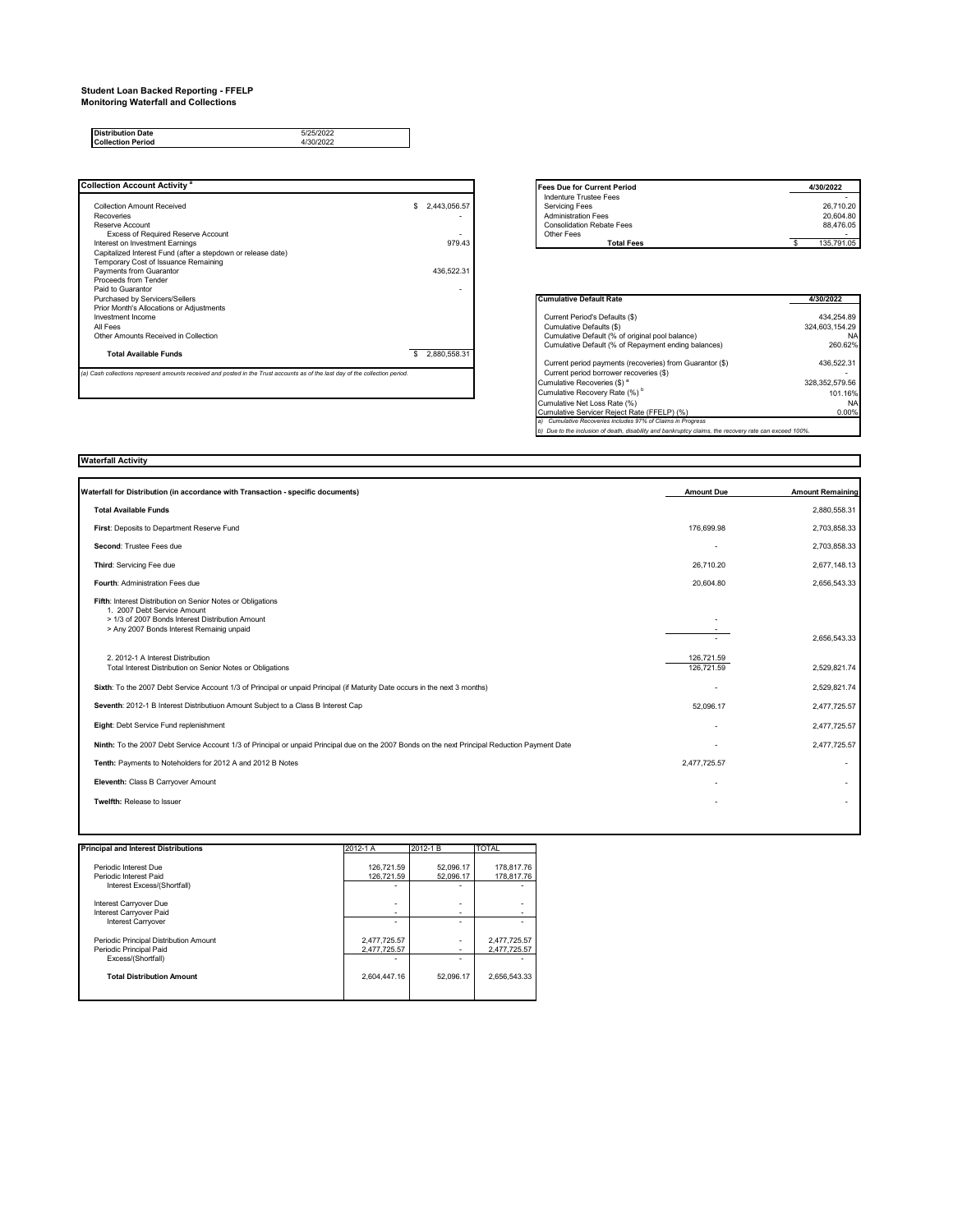### **Education Loan Finance, Inc 2003FL Indenture April 30, 2022 (Unaudited) Balance Sheet**

## **ASSETS**

| Cash                                      | \$<br>3,794,117.21   |
|-------------------------------------------|----------------------|
| Assets Held by Trustee                    |                      |
| Investments                               |                      |
| Student Loans Receivable, Net             | 123,214,987.36       |
| Accrued Interest Receivable               | 5,509,218.31         |
| <b>Other Receivables</b>                  | 28,963.69            |
| Discounts on Loans Purchased              | (12, 196, 873.04)    |
| <b>Total Assets</b>                       | 120,350,413.53       |
|                                           |                      |
| <b>LIABILITIES AND NET ASSETS</b>         |                      |
| Notes Payable, Net                        | \$<br>103,524,088.21 |
| Discount on Notes Payable, Net            | (3,619,787.25)       |
| Debt Issue Cost (Net)                     | (1,737,902.15)       |
| <b>Accrued Interest Payable</b>           |                      |
| Other Accounts Payable & Accrued Expenses | 243,199.86           |
| <b>Total Liabilities</b>                  | 98,409,598.67        |
| <b>Net Assets</b>                         |                      |
|                                           | \$<br>21,940,814.86  |
| <b>Total Liabilities and Net Assets</b>   | 120,350,413.53       |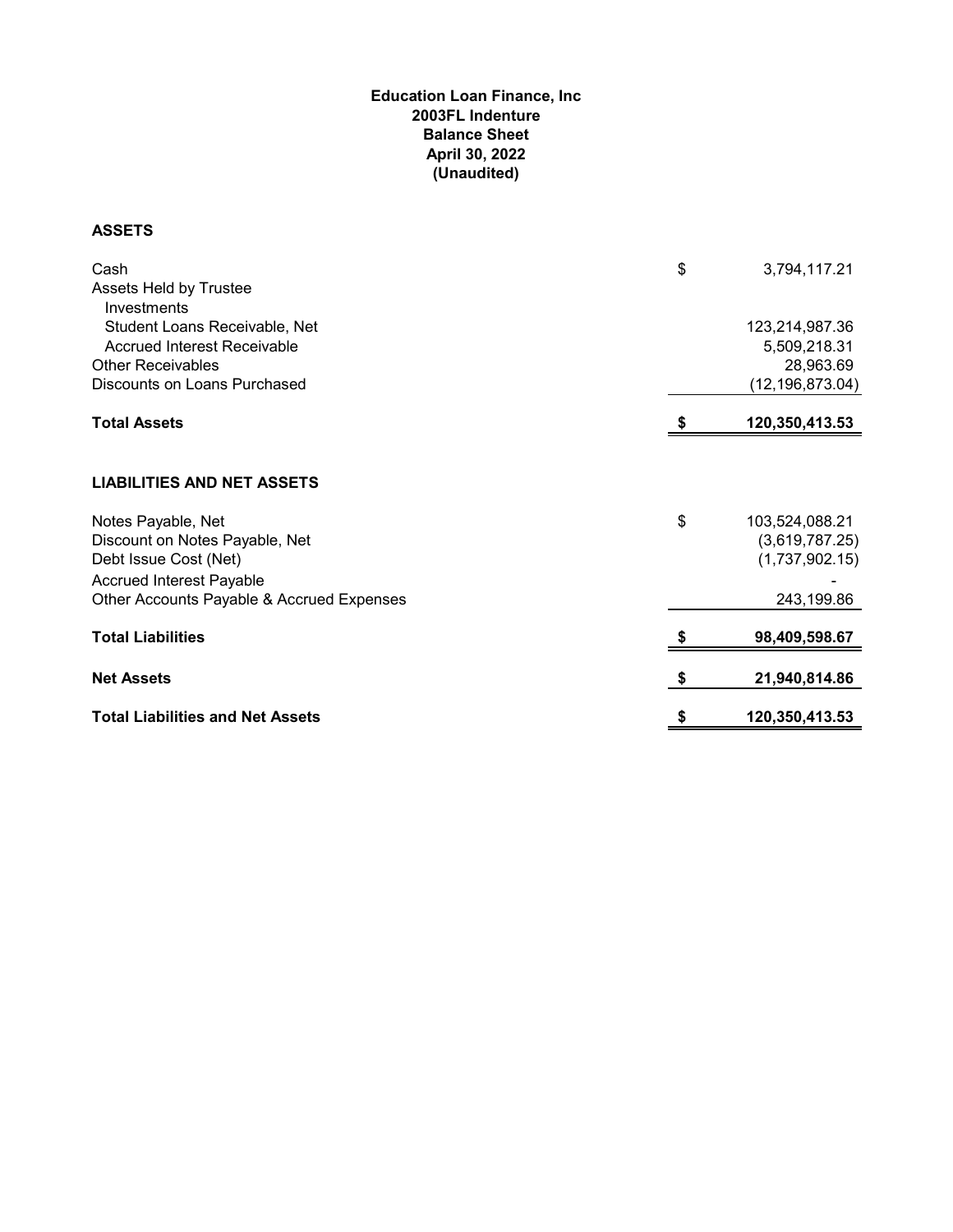|    |                                                                     | 2012FL                 |
|----|---------------------------------------------------------------------|------------------------|
|    | IV. Transactions for the Time Period                                | 04-1-2022 - 04-30-2022 |
|    |                                                                     |                        |
| А. | <b>Student Loan Principal Collection Activity</b>                   |                        |
|    |                                                                     |                        |
|    | i. Regular Principal Collections                                    | (847, 211.69)          |
|    | ii. Principal Collections from Guarantor                            | (421, 078.59)          |
|    | iii. Paydown due to Loan Consolidation                              | (1,272,606.66)         |
|    | iv. Principal Collections from Schools                              |                        |
|    | v. Principal Write-Offs Reimbursed to the Trust -                   |                        |
|    | vi. Other System Adjustments                                        |                        |
|    |                                                                     |                        |
|    | vii. Loans transferred out/deconverted (PUT)                        |                        |
|    | viii. Total Principal Collections                                   | (2,540,896.94)         |
|    |                                                                     |                        |
| В. | <b>Student Loan Non-Cash Principal Activity</b>                     |                        |
|    | i. Principal Realized Losses - Claim Write-Offs                     | (199.83)               |
|    | ii. Principal Realized Losses - Other                               | 536.56                 |
|    | iii. Other Adjustments                                              |                        |
|    |                                                                     |                        |
|    | iv. Capitalized Interest                                            | 60,568.36              |
|    | v. Total Non-Cash Principal Activity                                | 60,905.09              |
|    | C. Student Loan Principal Additions                                 |                        |
|    | i. New Loan Additions \$ -                                          |                        |
|    | ii. Total Principal Additions \$ -                                  |                        |
|    |                                                                     |                        |
| D. | Total Student Loan Principal Activity (Aviii + Bv + Cii)            | (2,479,991.85)         |
|    |                                                                     |                        |
| Е. | <b>Student Loan Interest Activity</b>                               |                        |
|    | i. Regular Interest Collections                                     | (276, 228.49)          |
|    | ii. Interest Claims Received from Guarantors                        | (15, 443.72)           |
|    |                                                                     |                        |
|    | iii. Late Fees & Other                                              | (927.01)               |
|    | iv. Interest due to Loan Consolidation                              | (46,082.72)            |
|    | v. Interest Write-Offs Reimbursed to the Trust -                    |                        |
|    | vi. Other System Adjustments -                                      |                        |
|    | vii. Interest Benefit and Special Allowance Payments                | 91,409.20              |
|    | viii. Loans transferred out/deconverted                             |                        |
|    |                                                                     |                        |
|    | vix. Total Interest Collections                                     | (247, 272.74)          |
| F. | <b>Student Loan Non-Cash Interest Activity</b>                      |                        |
|    | i. Interest Losses - Claim Write-offs                               | (7,494.07)             |
|    | ii. Interest Losses - Other                                         |                        |
|    |                                                                     | (3,862.54)             |
|    | iii. Other Adjustments b.                                           |                        |
|    | iv. Capitalized Interest                                            | (60, 568.36)           |
|    | v. Interest Accrual                                                 | 477,167.50             |
|    | vi. Total Non-Cash Interest Adjustments                             | 405,242.53             |
|    |                                                                     |                        |
| G. | <b>Student Loan Interest Additions</b>                              |                        |
|    | i. New Loan Additions(a) \$ -                                       |                        |
|    | ii. Total Interest Additions \$ -                                   |                        |
|    |                                                                     |                        |
| H. | Total Student Loan Interest Activity (Evix + Fvi + Gii)             | 157,969.79             |
|    | Defaults Paid this Quarter (Aii + Eii)                              | (436, 522.31)          |
| I. |                                                                     |                        |
| J. | <b>Cumulative Defaults Paid to Date</b>                             | (328, 352, 579.56)     |
| K. | <b>Interest Expected to be Capitalized</b>                          |                        |
|    | Interest Expected to be Capitalized - Beginning (III - A-ii)        | 933,332.92             |
|    |                                                                     |                        |
|    | Interest Capitalized into Principal During Collection Period (B-iv) | 60,568.36              |
|    | Change in Interest Expected to be Capitalized                       | 19,637.09              |
|    | Interest Expected to be Capitalized - Ending (III - A-ii)           | 974,264.19             |